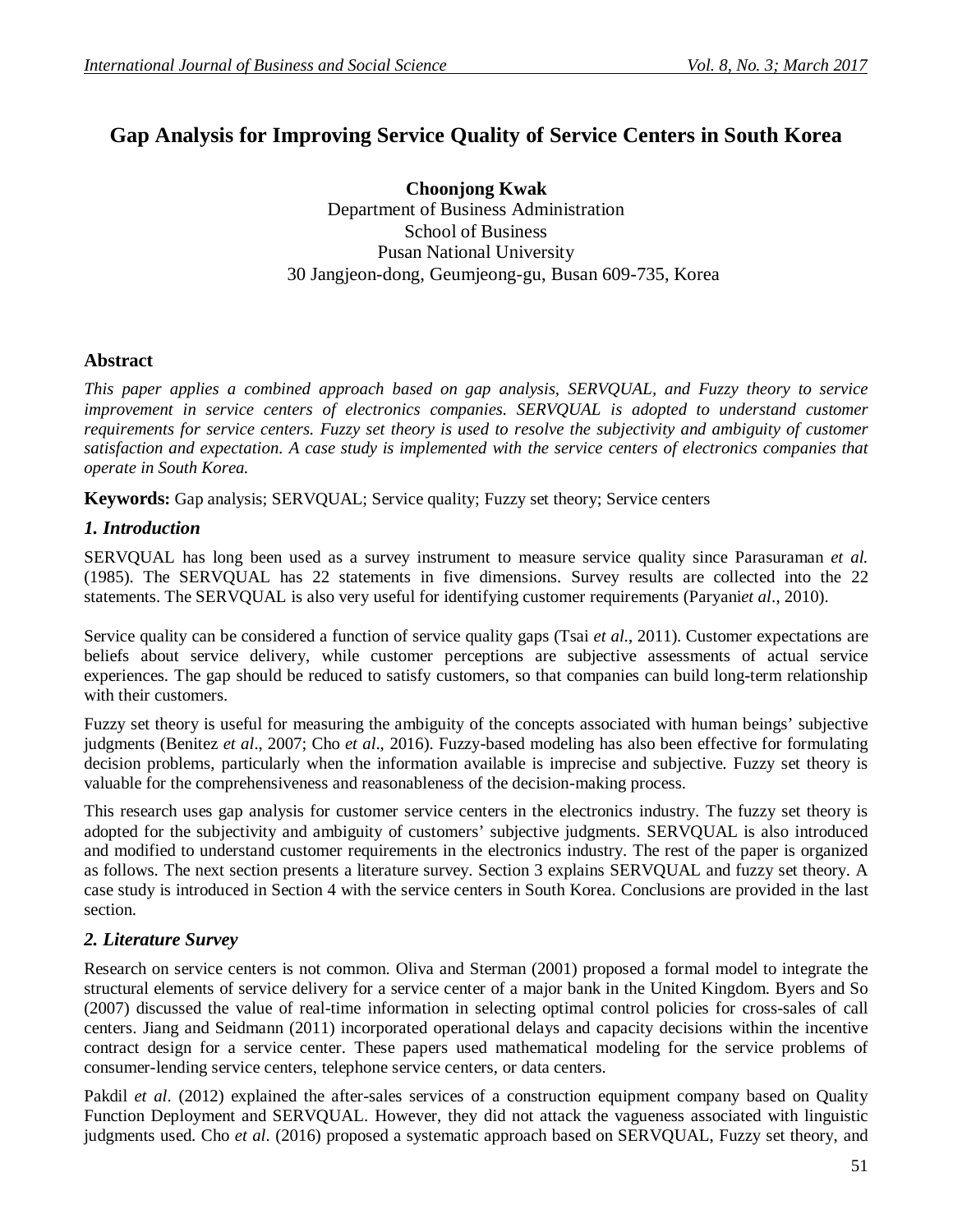Quality Function Deployment (QFD) for service improvement in theservice centers of electronics companies. Their case study is implemented with the service centers of two electronics companies in South Korea. Their analysis, however, focused on only two companies in South Korea and did not use gap analysis to check the difference between the expectation and perception of customers for the service centers they experienced.

### *3. Methodologies*

### **3.1 Servqual**

SERVQUAL has widely been used as a survey instrument to measure service quality (Buttle, 1996; Paryani *et al*., 2010). The SERVQUAL includes 22 statements within five dimensions: Tangibles, Reliability, Responsiveness, Assurance, and Empathy. When the SERVQUAL is adopted for a specific industry, however, it should be modified according to customer requirements in the industry (Paryani*et al*., 2010).

### **3.2 Fuzzy Theory**

Let the universe of discourse *X* be the subset of real numbers *R*.When  $\mu_A(x)$  is called a membership function, fuzzy set  $A = \{(x, \mu_A(x)) | x \in X, \mu_A(x) \in [0,1]\}$  is a set of ordered pairs. The membership function can take any value from [0,1]. The greater  $\mu_A(x)$  is, the greater the truth of statement 'element *x* belongs to set *A*' is (Cho *et al.*, 2016).

With triplet  $(m_1, m_2, m_3)$ , the membership function  $\mu_A(x)$  can be defined by equation (1):

$$
\mu_{A}(x) = \frac{\overline{m_2} - m_1}{\overline{m_2} - m_1}, \quad m_1 \leq x \leq m_2, (1)
$$
  

$$
\frac{x - m_3}{m_2 - m_3}, \quad m_2 \leq x \leq m_3,
$$
  
0, Otherwise

A linguistic term is then characterized by a triangular fuzzy number and denoted by  $(m_1, m_2, m_3)$ , where  $m_1$  and  $m_3$  are the lower and upper bounds of the linguistic term,  $m_2$  is its most likely value, and  $m_1 \le m_2 \le m_3$  (Benitez *et al*., 2007; Cho *et al*., 2016). Table 1 presents the default values used in this research for the linguistic terms. The approximate value range of each triangular fuzzy number is represented between 0 and 7 for the levels of perception and expectation in this paper.

| Linguistic terms $\parallel$ very low | low | moderate | high                                                                                      | very high |
|---------------------------------------|-----|----------|-------------------------------------------------------------------------------------------|-----------|
| Fuzzy number                          |     |          | $(1.0, 1.0, 2.0)$ $(1.5, 2.5, 3.5)$ $(3.0, 4.0, 5.0)$ $(4.5, 5.5, 6.5)$ $(6.0, 7.0, 7.0)$ |           |

**Table 1: Triangular fuzzy numbers**

Then, group opinions of *n* customers are aggregated as the average fuzzy number of *n* triangular numbers for each survey statement by equation (2):

$$
A = (m_1, m_2, m_3) = \frac{1}{n} \cdot (A_1 \oplus A_2 \oplus ... A_n) \quad (2)
$$
  

$$
= \frac{\sum_{j=1}^{n} m_1^{(j)} \cdot \sum_{j=1}^{n} m_2^{(j)} \cdot \sum_{j=1}^{n} m_3^{(j)}}{n}
$$

where • is the multiplication of a scalar and a fuzzy number,  $A_j = (m_1^{(j)}, m_2^{(j)}, m_3^{(j)})$ 3  $(j)$ 2  $(j)$  $A_j = (m_1^{(j)}, m_2^{(j)}, m_3^{(j)})$ ,  $j = 1, 2, 3, ..., n$ , and  $\Theta$  is the add operation of fuzzy numbers. *A* is the overall average of *n* responses for each survey statement. The last step is defuzzification that converts a fuzzy number into a crisp real number (Cho *et al*., 2016). This paper uses equation (3) for defuzzification: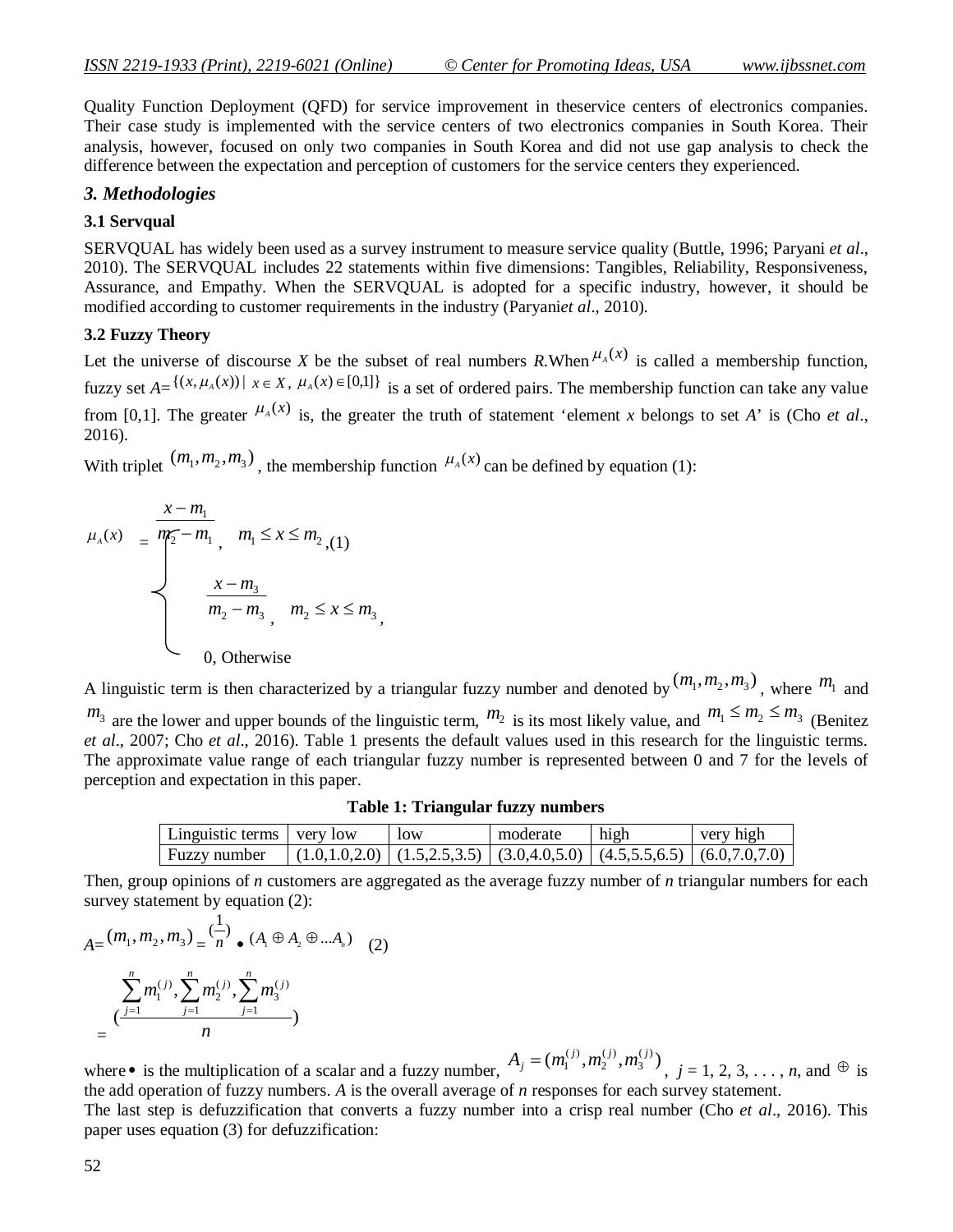*A z* 4  $m_1 + 2m_2 + m_3$ (3)

## *4. Application of the Methodologies*

## **4.1 Companies**

Samsung Electronics CO., Ltd. is a multinational electronics company headquartered in South Korea (Wikipedia, 2016a). It has been the world's largest information technology company by revenue since 2009. Samsung Electronics is a major manufacturer of semiconductors, mobile phones, smartphones, tablet computers and so on. Although it has assembly plants and sales networks in about 80 countries, this paper deals with the South Korean market with its headquarters.

LG Electronics Inc. is also a multinational electronics company headquartered in South Korea (Wikipedia, 2016b). It operates its business in several divisions such as home entertainment, mobile communications, home appliance, air conditioning and energy solution, and vehicle components. LG Electronics has about 120 local subsidiaries worldwide; but this paper focuses on the South Korean market only with its headquarters.

This paper deals with not only the two electronics companies, main players in the South Korean electronics market, but also the other minor companies such as Sony, Daewoo, and so on that operate in South Korea.

### **4.2 Survey**

Table 2 shows 22 SERVQUAL statements used as VOC (Voice of the Customer) in this research. The original SERVQUAL was modified to best describe customer requirements considering the nature of repair services provided by the service centers of electronics companies (Cho *et al.*, 2016).A 5-point likert scale was used for the levels of satisfaction and expectation for each VOC in the survey.

| Codes             | <b>Statements</b>                                                           |
|-------------------|-----------------------------------------------------------------------------|
| VOC1              | Services are provided by the time promised.                                 |
| VOC2              | Staff members actively pay attention to solving customers' problems.        |
| VOC3              | Services are provided right the first time.                                 |
| VOC4              | Customers are kept posted on repair progress.                               |
| VOC5              | Prompt services are provided.                                               |
| VOC <sub>6</sub>  | Staff members are always willing to help customers.                         |
| VOC7              | Staff members will never be too busy to respond to customers' requests.     |
| VOC <sub>8</sub>  | Service centers are close enough to visit.                                  |
| VOC9              | Facilities and equipment are up to date.                                    |
| VOC <sub>10</sub> | Facilities are visually appealing.                                          |
| VOC11             | Staff members are neatly dressed.                                           |
| VOC <sub>12</sub> | A variety of materials and equipment are visually appealing.                |
| VOC <sub>13</sub> | The behavior of staff members provides customers with confidence and trust. |
| VOC14             | Customers feel safe on their products repaired.                             |
| VOC15             | Staff members are kind and courteous.                                       |
| VOC16             | Staff members are knowledgeable to answer customers' questions.             |
| VOC17             | Customers receive personal attention.                                       |
| VOC18             | Operating hours are convenient for customers.                               |
| VOC19             | Staff members have customers' best interests at heart.                      |
| VOC <sub>20</sub> | Staff members understand customers' specific needs.                         |
| VOC21             | Customer waiting lounge is available and comfortable.                       |
| VOC22             | Costs are low or appropriate for customers.                                 |

**Table 2: SERVQUAL Statements in this Research**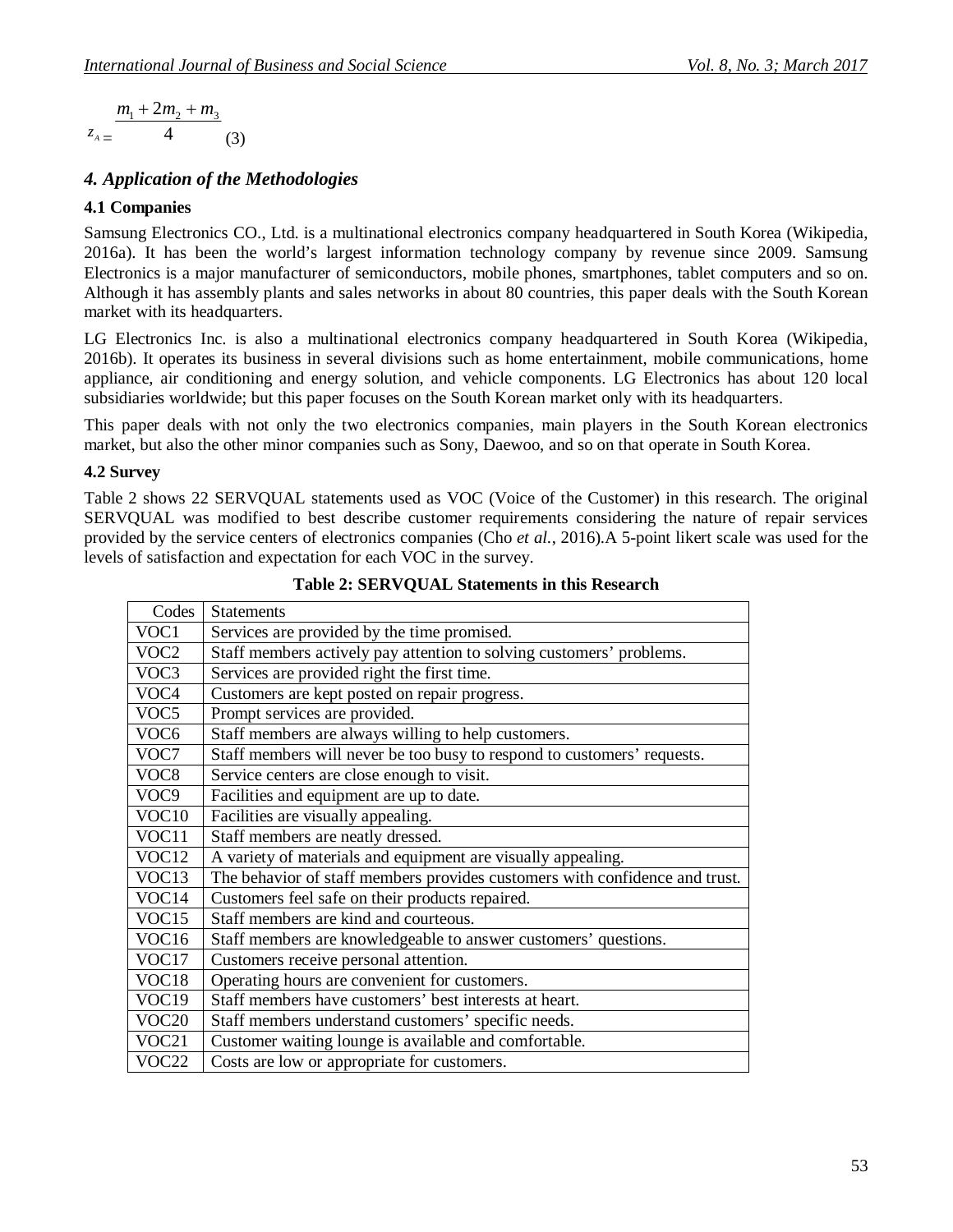|                        |                               | Number of responses | %    |
|------------------------|-------------------------------|---------------------|------|
| Gender                 | Male                          | 71                  | 40.6 |
|                        | Female                        | 104                 | 59.4 |
| Age                    | $10 - 20$                     |                     | 0.6  |
|                        | $21 - 30$                     | 53                  | 30.3 |
|                        | $31 - 40$                     | 32                  | 18.3 |
|                        | $41 - 50$                     | 54                  | 30.9 |
|                        | 51 orabove                    | 35                  | 20   |
| The<br>most recently   | Samsung Electronics Co., Ltd. | 99                  | 56.6 |
| visited service center | LG Electronics Inc.           | 50                  | 28.6 |
|                        | The other companies           | 26                  | 14.9 |

### **Table 3: Demographic Characteristics**

The survey was implemented with customers who had experienced repair services at any service center of electronics companies in South Korea. A total of 195 responses were initially collected, but 175 responses were finally selected for gap analysis with 20 unreliable responses excluded. Table 3 presents the demographic characteristics of the 175 respondents of the survey.

### **4.3 Results and Discussions**

The survey consists of three parts: personal information on the respondents, the level of expectation for each VOC, and the level of perception at the most recently visited service center for each VOC. The survey results were processed by the fuzzy theory to address their subjectivity and ambiguity.

| <b>VOC</b> code  | <b>Perception</b> | <b>Expectation</b> | <b>Difference</b> |
|------------------|-------------------|--------------------|-------------------|
| VOC <sub>1</sub> | 5.324             | 5.576              | $-0.252$          |
| VOC 2            | 5.239             | 5.501              | $-0.262$          |
| VOC <sub>3</sub> | 5.014             | 5.594              | $-0.58$           |
| VOC <sub>4</sub> | 4.963             | 5.527              | $-0.564$          |
| VOC <sub>5</sub> | 5.097             | 5.551              | $-0.454$          |
| VOC <sub>6</sub> | 4.943             | 5.441              | $-0.498$          |
| VOC 7            | 5.133             | 5.506              | $-0.373$          |
| VOC <sub>8</sub> | 3.93              | 5.594              | $-1.664$          |
| VOC <sub>9</sub> | 4.507             | 5.633              | $-1.126$          |
| <b>VOC 10</b>    | 4.493             | 5.346              | $-0.853$          |
| <b>VOC 11</b>    | 5.171             | 5.344              | $-0.173$          |
| <b>VOC 12</b>    | 4.689             | 5.583              | $-0.894$          |
| <b>VOC 13</b>    | 4.949             | 5.701              | $-0.752$          |
| <b>VOC 14</b>    | 4.799             | 5.846              | $-1.047$          |
| <b>VOC 15</b>    | 5.294             | 5.736              | $-0.442$          |
| <b>VOC 16</b>    | 5.079             | 5.813              | $-0.734$          |
| <b>VOC 17</b>    | 4.777             | 5.604              | $-0.827$          |
| <b>VOC 18</b>    | 4.296             | 5.804              | $-1.508$          |
| <b>VOC 19</b>    | 4.211             | 5.72               | $-1.509$          |
| <b>VOC 20</b>    | 4.756             | 5.71               | $-0.954$          |
| <b>VOC 21</b>    | 4.829             | 5.586              | $-0.757$          |
| <b>VOC 22</b>    | 4.156             | 5.93               | $-1.774$          |

**Table 4: Gap Analysis**

The results of gap analysis are provided in Table 4. The results include the values of perception, expectation, and difference between the perception and expectation obtained from the 175 effective responses of the survey. Fuzzy theory was applied to the values of perception and expectation in Table 4. The difference between perception and expectation is *P*-*E*, where *P* is perception (or satisfaction) and *E* is expectation.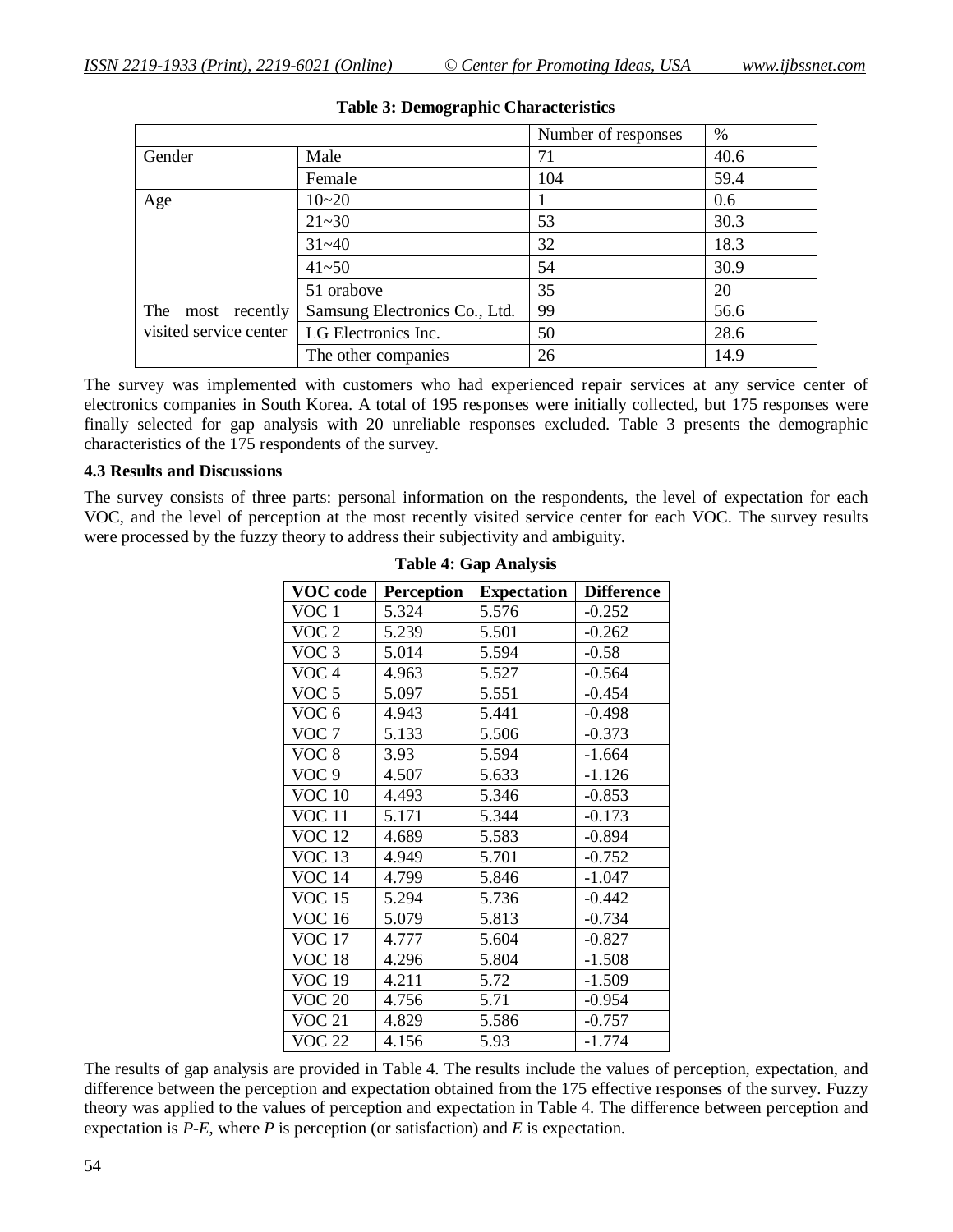In the 'perception' column of Table 4, statement 'Services are provided by the time promised (VOC 1)' had the highest value of the 22 statements. Also high were the three statements: 'Staff members are kind and courteous (VOC 15),' 'Staff members actively pay attention to solving customers' problems (VOC 2),' and 'Staff members are neatly dressed (VOC 11).' On the other hand, statement 'Service centers are close enough to visit (VOC 8)' had the lowest satisfaction. Low were statements 'Costs are low or appropriate for customers (VOC 22)' and 'Staff members have customers' best interests at heart (VOC 19).'

From the 'expectation' column in Table 4, the highest levels of expectation were shown in three statements: 'Costs are low or appropriate for customers (VOC 22),' 'Customers feel safe on their products repaired (VOC 14),' and 'Staff members are knowledgeable to answer customers' questions (VOC 16).' Low in the level of expectation, on the other hand, were statements 'Facilities are visually appealing (VOC 10)' and 'Staff members are always willing to help customers (VOC 6).' The lowest value was shown in 'Staff members are neatly dressed (VOC 11).'

The 'Difference' column of Table 4is the gap between perception and expectation, that is, *P*-*E*.The differences of all 22 statements showed negative values, which means that customers were not satisfied for all 22 VOCs, compared with their expectations. Statement 'Costs are low or appropriate for customers (VOC 22)' showed the biggest difference of all 22 statements. This indicates that customers' *relative* dissatisfaction is the highest in VOC 22 in term of expectation. Also high in the values of the 'Difference' column were statements, 'Service centers are close enough to visit (VOC 8),' 'Staff members have customers' best interests at heart (VOC 19)' and 'Operating hours are convenient for customers (VOC 18)'

Statement 'Staff members are neatly dressed (VOC 11),' on the other hand, had the least difference of all 22 statements in the 'Difference' column of Table 4. This means that VOC 11 has the highest relative satisfaction of all 22 statements in terms of expectation. Also, the differences were small in statements, 'Services are provided by the time promised (VOC 1)' and 'Staff members actively pay attention to solving customers' problems (VOC  $2)$ .

## *5. Conclusions*

This research presents an approach based on gap analysis for service improvement in the electronics industry. This paper uses SERVQUAL to understand customer requirements for service centers of the electronics industry. Fuzzy set theory is adopted to attack the subjectivity and ambiguity of human beings' subjective judgments. This approach is applied to the service centers of electronics companies in South Korea.

'Services are provided by the time promised (VOC 1)' received the highest satisfaction from customers of service centers in South Korea. 'Service centers are close enough to visit (VOC 8)' had the lowest satisfaction. Gap analysis provided rather different but more informative results. Customers were not satisfied for all customer requirements, compared with their expectations. 'Costs are low or appropriate for customers (VOC 22)' had the highest *relative* dissatisfaction of all requirements in terms of expectation. Customers' relative satisfaction is the highest in 'Staff members are neatly dressed (VOC 11)' in term of expectation. With the detailed review of the gap analysis, the proposed approach can provide insight into service improvement in service centers of the electronics industry in South Korea.